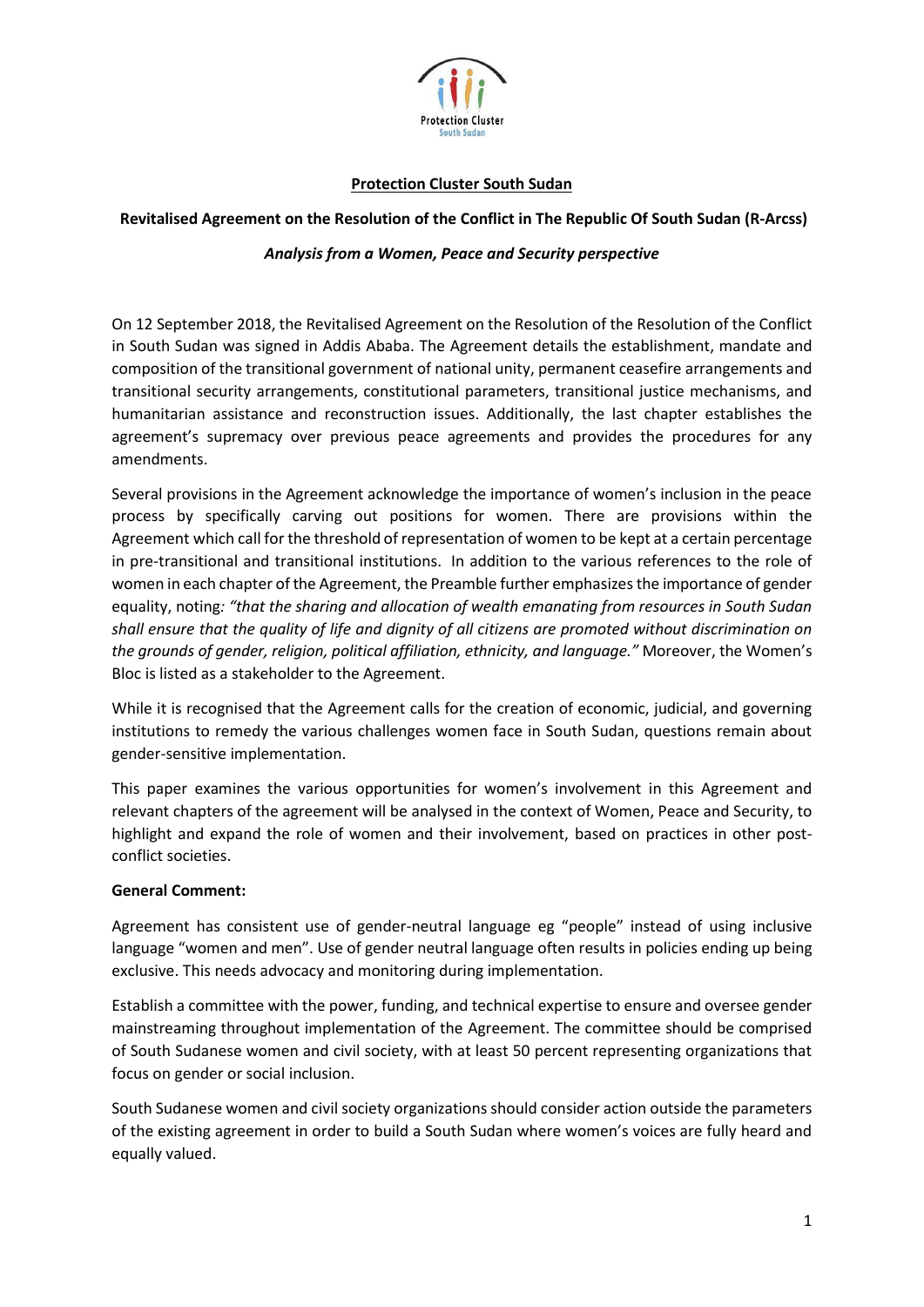

# **CHAPTER 1: REVITALISED TRANSITIONAL GOVERNMENT OF NATIONAL UNITY**

Chapter 1 is gender neutral: some mention of women and girls or their specific needs, but still demonstrates a lack of concern for improving their position relative to men.

While the Agreement contains the quota for women in certain executive positions, the Agreement does not elaborate on the requirements for women to serve in the Transitional Government, especially for Senior level / Executive positions. For example, the Agreement fails to set aside a seniorlevel position for women in the Executive (President, Vice-President, First Vice President), nor specific provision on women's participation in the state governments. Furthermore, the Agreement does not mention how the government will specifically encourage women's participation in elections.

Although the chapter references women's participation in the executive and calls upon the government and SPLM-IO to nominate women to the Council of Ministries, it does not go far enough. For instance, it does not mandate a quota for the composition of state governments. In addition, the chapter does not incorporate inclusive language. The mandate of the transitional government is very broad and aggregates victims into "IDPs and returnees" instead of specifying "women, men, boys, and girls."

Although the Transitional National Legislative Assembly (TNLA) provides for quota nomination of women in the TNLA and Internal Boundaries Commission, the roles and responsibilities of the women are not clarified.

While there is recognition of the youth bulge in South Sudan ("more than 70 percent of the population is under the age of thirty"), "youth" is gender neutral language and flawed with assumptions. The default assumption is to consider youth as male, and not female, and design policies and programmes for young males accordingly. Advocacy and monitoring is required that young women are equally represented and have equal access to opportunities.

### Recommendations:

- **•** Continue to advocate for more representation of women in key Executive institutions. The *Ministry of Gender, housed under the Gender and Youth Cluster, can be used to facilitate the implementation of women's rights and women's inclusion in the Executive. Ministries responsible for providing education, police assistance, gender-sensitivity training, and preparation for political leadership roles are important tools for promoting women's inclusion.*
- *Include a critical mass (at least 30-35 percent) of women in relevant bodies named throughout the agreement, including in the most male-dominated mechanisms (such as those dealing with security arrangements). Women must be included from the beginning and have representative numbers to ensure meaningful, rather than token, participation.*
- *Expand the requirements for women to serve in the government using quotas and affirmative action provisions.*
- *Identify election measures that ensure greater representation of women in the transitional government, such as targeted civic education for women;*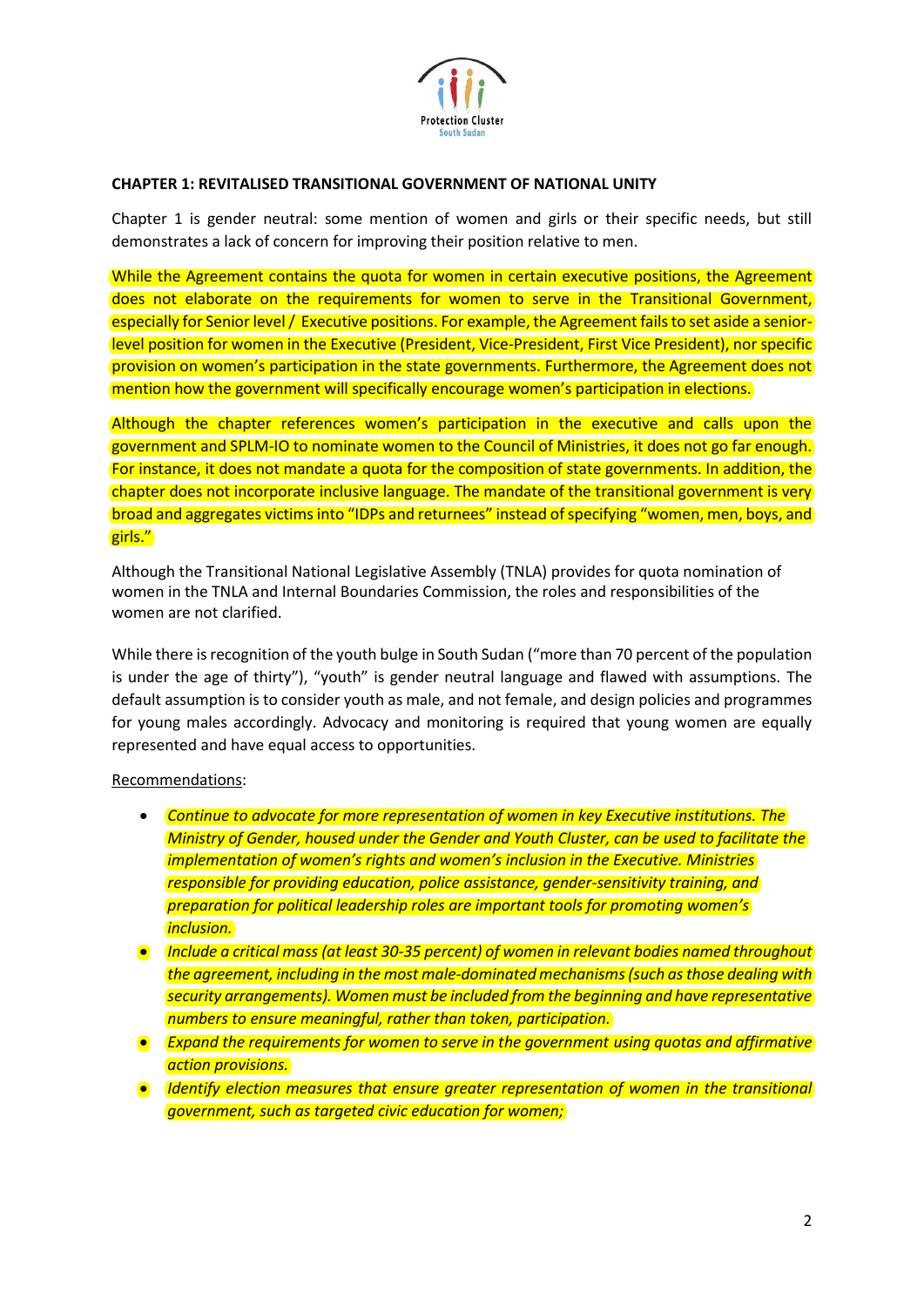

# **CHAPTER II: PERMANENT CEASEFIRE AND TRANSITIONAL SECURITY ARRANGEMENTS**

The chapter reiterates that warring parties shall refrain from prohibited actions which includes acts and forms of sexual and gender-based violence, sexual exploitation, and harassment.

Women are frequently overlooked when it comes to "hard" security issues, yet they bring a breadth of knowledge, expertise, and access that would lend credibility to these bodies and processes.

### Recommendations:

- It is recommended that the creation of subcommittees that focus on women's issues and *security could help to ensure that these issues are sufficiently considered and addressed.*
- *Mandate a greater number of women be included in the CTSAMVM and JDB Board;*
- *Ensure implementation arrangements spell out how monitoring and verification bodies will consult with women, youth, and other civil society organizations to guarantee their participation in decision making;*
- *Ensure the monitoring and verification teams under the CTSAMVM are equipped with training on how to engage with the communities and that at least 50 percent of the community liaison positions within the structure are women;*
- *Include women in the design and implementation of any disarmament, demobilization, and reintegration and security sector reform programs. These programs must also recognize both male and female ex-combatants including female support roles such as cooks and sex slaves; and make provisions for their specific needs;*
- *Provide continuous training for all personnel in the various security mechanisms on how to engage women in the communities, what the differing needs of female combatants are, and how to integrate gender considerations into the security sector.*

### **CHAPTER III. HUMANITARIAN ASSISTANCE AND RECONSTRUCTION**

Whilst this chapter highlights the agreed principles for humanitarian assistance and reconstruction, the Agreement does not call for women to be part of the Board of Special Reconstruction Fund, which will determine the priorities for reconstruction of infrastructure in conflict affected states and areas. A position for Women on the Special Reconstruction Fund must be set aside.

The particular needs of women are not differentiated within any of the cited populations, such as refugees, internally displaced persons (IDPs), civilians in need of emergency humanitarian assistance and protection, and families. Furthermore, there are no specified confidence-building measures to encourage the return of women, IDPs, prisoners of war, or child soldiers. The Special Reconstruction Fund will also include assistance and protection to IDPs, returnees, and families, the provision of which will inevitably fall unofficially to women's and other civil society organizations.

### Recommendations:

 *To aid in the implementation of human rights and the inclusion of women in peace processes, quota systems in the Constitution play an important role in ensuring that women are included in decision making entities and political participation of women through affirmative actions. Affirmative actions help in redressing past imbalances created by history and traditions.*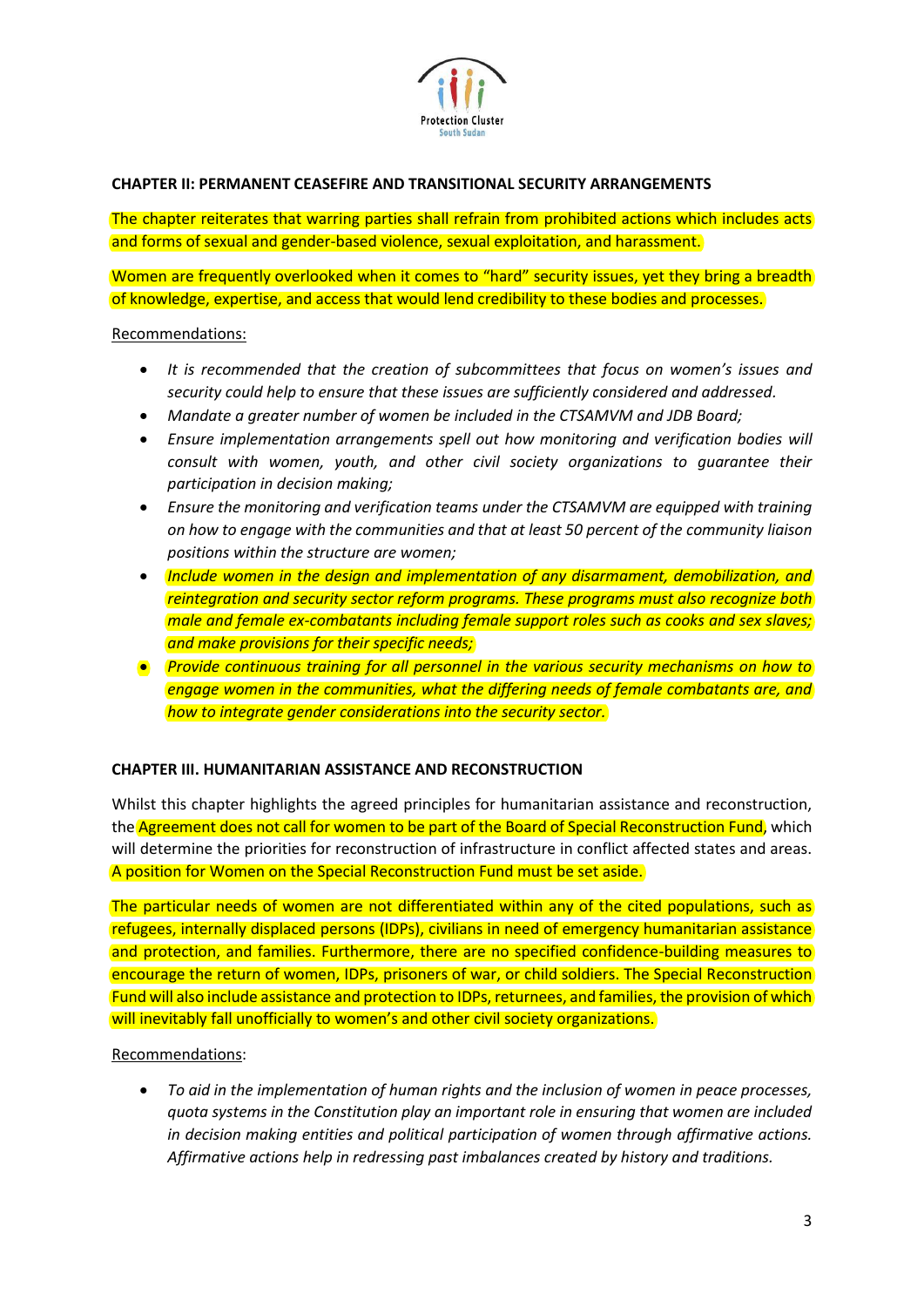

- *When discussing economic incentives and humanitarian aid for internally displaced persons (IDPs) or ex-combatants, women's entitlements within those categories must be specified.*
- *Ensure donors leverage their role to promote women's inclusion in the reconstruction of South Sudan by funding capacity building programs for women's organizations, supporting the widespread dissemination of the agreement to all states, and advocating to key stakeholders about the importance of women's inclusion in the implementation process;*
- *Ensure at least 35 percent women's representation on the Board of Special Reconstruction Fund;*
- *Specify provisions for women's assistance, such as psychosocial support for victims of sexual violence and accompaniment of female returnees to ensure safe passage.*

### **CHAPTER IV: RESOURCE, ECONOMIC AND FINANCIAL MANAGEMENT**

This chapter deals with resource, economic and financial management arrangements but does not specifically set aside positions for women in order to ensure and secure women's economic health. Out of the new institutions to be created as a result of this agreement, not one mandates women's participation. It is also short of including gender equality as a guiding principle for the reforms to the economic institutions nor provide for women's participation in the decision-making and negotiation of contracts for the exploration, development, production and use of natural resources. This could be particularly problematic for single women and widow landowners who will not have protection based on the principles outlined.

### Recommendations:

- *The creation of an ombudsman to specifically investigate violations of women's rights may provide for future economic and financial management that equally benefits the men and women of South Sudan. Training of women in economic and financial management practices will increase interaction between women and the Agreement's proposed economic and financial organizations.*
- *Mandate a critical mass of women in all commissions established under this section of the agreement;*
- *Allocate 35 percent of the oil revenue to the establishment of women enterprise development fund to ensure that it is operational and effective;*
- *Ensure the voices of the community are heard during national debate to review the current national land policy and the Land Act by enlisting prominent members of the community, particularly women, to participate in the debate. They should also conduct extensive consultations with communities prior to the debate to understand the needs and interests of women.*

### **CHAPTER V: TRANSITIONAL JUSTICE, ACCOUNTABILITY, RECONCILIATION AND HEALING**

This chapter acknowledges the importance of including women in the transitional justice process.

### Recommendations:

 *The transitional government must involve and consult women's organization in policy advocacy against corruption and raising public awareness to strengthen capacity of the public to resist and prevent corruption.*